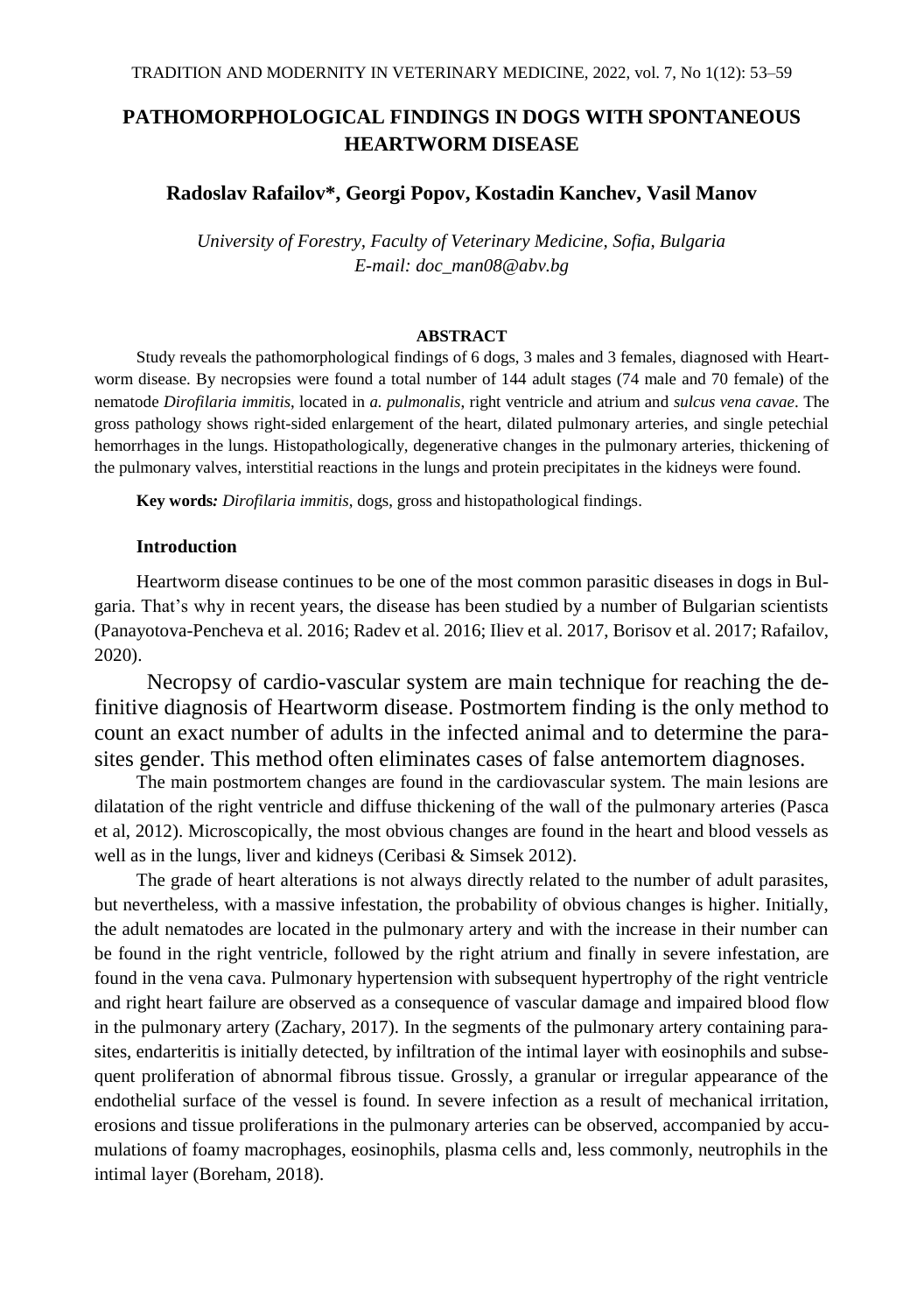As a result of the Heartworm disease, interstitial edema is found in the muscular layer of the heart, which is observed by the accumulation of edematous fluid around the myocardial cells. In some cases, disseminated hemorrhages in epicardial adipose tissue have been detected (Ranjbar-Bahadori, 2010). The histological alterations of the myocardium include necrotic changes and cellular vacuolization (Carreton et al., 2012).

Pathomorphological changes as dilatation, hypertrophy, thrombosis, myointimal proliferation of arterial vessels, infarctions, hemorrhages, hemosiderosis, chronic inflammatory reactions, fibrosis are observed in the lung depending on the degree of infestation (Grandi et al., 2007). In some cases, alveolar edema with focal cellular alterations can be found in the lung parenchyma (Dillon et al., 1995). It is possible to be detected granulomatous inflammatory reactions accompanied by perivascular connective proliferations when there are dead adult parasite stages in the lungs (Ceribasi  $\&$ Simsek 2012). With severe involvement of the lung structure, pulmonary and pleural collapse has also been reported (Atwell et al., 1986).

Pathology in kidney includes chronic membranoproliferative glomerulonephritis and interstitial nephritis accompanied by cortical and medullary alterations (Grauer et al., 1987, Ceribasi & Simsek 2012). In the microscopical examination of the renal tissue are observed inflammatory cellular infiltration of macrophages, lymphocytes and plasma cells, which determines the formation of focal mononuclear interstitial nephritis. Most of the glomeruli are edematous. An increased number of mononuclear cells is found in the mesangial matrix. In rare cases, eosinophilic amyloid substances may be identified. In cases of proteinuria, hyaline droplets are observed in the urinary tract and renal tubules (Nakagaki et al., 1990; Ranjbar-Bahadori, 2010).

The aim of the presented study was to determine the topography, pattern and extent of pathomorphological changes in Fourth-grade Heartworm disease in dogs.

#### **Materials and methods**

Six necropsies were performed on three male and three female dogs with clinically manifested and antemortem diagnosed Heartworm disease. All animals are of mixed breed. The youngest was eight and the oldest eleven years old. Patients were presented with clinical signs of heart failure, cough, shortness of breath, fatigue, anorexia and ascites. A quick IDEXX 4Dx TEST KIT was performed for the presence of *Dirofilaria immitis* antigens. The tests were positive. The modified Knott test was used to detect the presence of *D.immitis* microfilariae in the blood of the six animals. Echocardiography, echography and radiography, and paraclinical tests - complete blood count, biochemical blood profile and urine tests were performed. Based on the results of all examinations, the chance of concomitant cardiovascular or pulmonary disease was minimized. The AHS (American Heartworm Society) classification, modified by Kostadinov (2016), was used to determine the degree of disease development.

The necropsies were performed according to the classical necropsy technique for carnivores (Stoev et al., 2016).

Tissue materials from pulmonary arteries, myocardium, lungs, and kidneys were taken for morphological analysis during the necropsies. The samples were fixed in 10% buffered neutral formalin solution. After dehydration by ascending alcohol, the materials were cleared in xylene and embedded in paraffin. Sections with a section thickness of 5 μm were prepared and stained with Hematoxylin-Eosin (Bancroft & Gamble, 2002). Microscopic examination and photography were performed with a light microscope with a built-in Euromex BioBlue camera.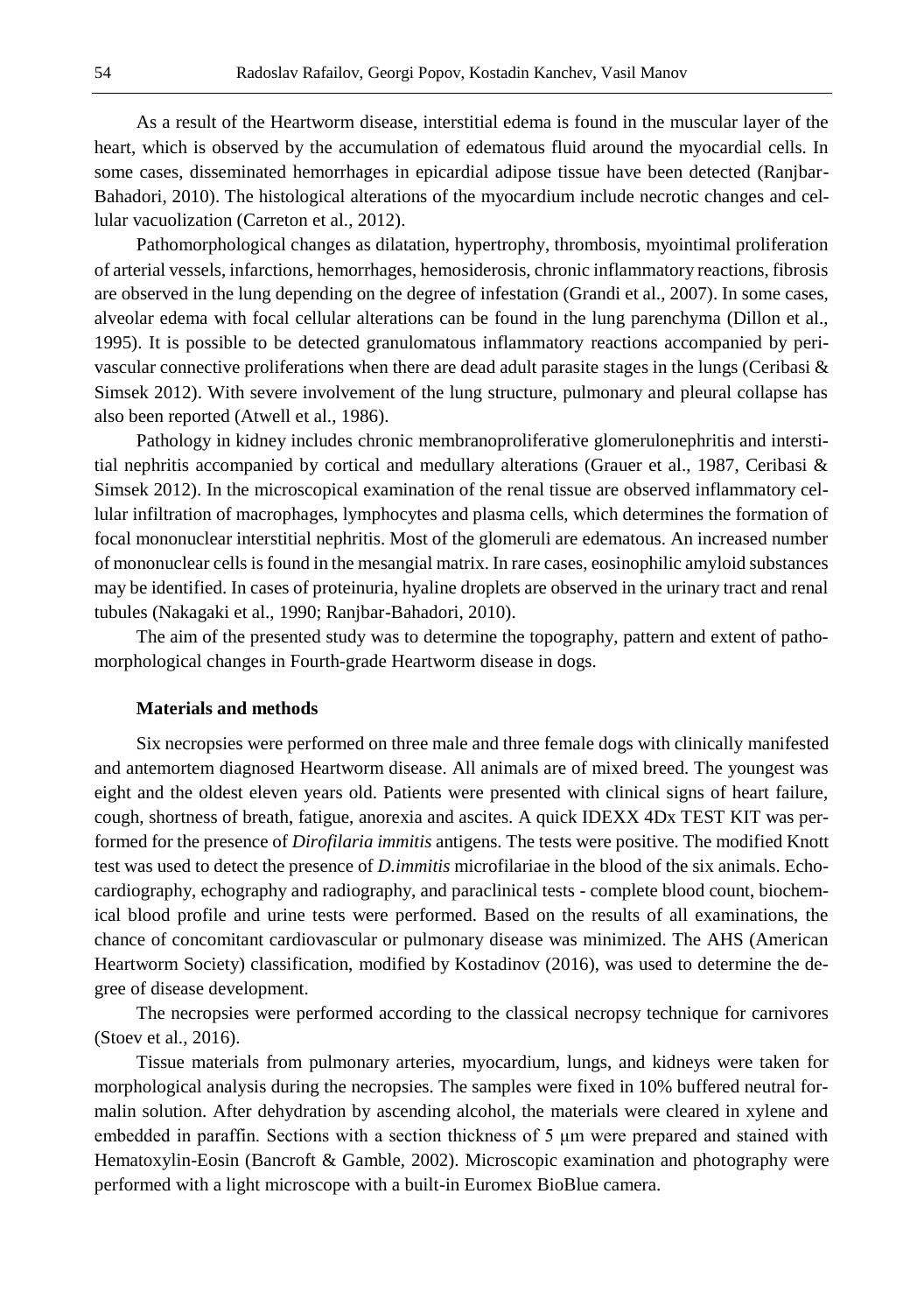#### **Results**

The examined animals were classified as Fourth-grade Heartworm disease. After unsuccessful therapy, they died.

During the necropsies, 37 male and 32 female adult *D.immitis* were found in *a. pullmonalis*. In the right ventricle and atrium, 36 male and 37 female adults were detected, and in *sulcus vena cavae*, one specimen of each gender. Summarized, 74 males and 70 females, a total of 144 adult stages were found. Table №1 shows the number of parasites, their gender distribution and predilection site in each of necropsied dogs.

Gross pathology shows distinct cardiomegaly in all examined animals. General right-sided enlargement of the hearts was detected with clearly visible and dilated pulmonary arteries.

| $DOG N2$ : | Number of adults in a.pull-<br>monalis |         | Number of adults in right<br>ventricle and atruim |         | Number of adults in sul-<br>cus vena cavae |         |
|------------|----------------------------------------|---------|---------------------------------------------------|---------|--------------------------------------------|---------|
|            | males                                  | females | males                                             | females | males                                      | females |
|            |                                        |         | 6                                                 | 6       | $\Omega$                                   |         |
|            | 6                                      |         | 6                                                 |         |                                            |         |
|            |                                        |         |                                                   |         |                                            |         |
|            | 6                                      |         |                                                   | 6       |                                            |         |
|            |                                        |         | 6                                                 | 8       |                                            |         |
| h          |                                        |         |                                                   |         |                                            |         |

**Table 1: Number adult** *D.immitis***, gender and predilection site in individual dogs.**

Histo-pathologically, the main alterations were found in the pulmonary arteries. Thickening of the vessel trunk accompanied by degenerative changes in the endothelium was found in all examined animals (Fig. 1A). Similar lesions were observed at a.pulmonary main branches. Villous proliferations of the intimal layer were found in four of six animals along the pulmonary artery (Fig. 1B). Connective tissue with radiant fibroblasts was observed in the villous protrusions. In some places, the growth of connective tissue affected the medial layer of the vessel. These changes were found in all necropsied dogs.

Significant alterations in the pulmonary valve were detected in four of the dogs. Thickening of the cusps and a fine granular structure were found in the gross examination. Microscopically, a thickening of the valve was observed (Fig. 1C), based on proliferated connective tissue. Mуxomal type metaplasia was found in two of the animals (Fig. 1D).

During the pathomorphological examination of the lungs, no grossly visible changes were found, except for single petechial hemorrhages on the serosal surface. Diffuse interstitial reactions with mononuclear infiltration, fibrous proliferation, and fluid accumulation in some of the alveolar spaces were observed histologically, in five of the animals (Fig. 1E).

No grossly visible lesions were detected in the kidneys during the examinations. Microscopically, protein deposits were found in half of the dogs in some of the glomerules (Fig. 1F).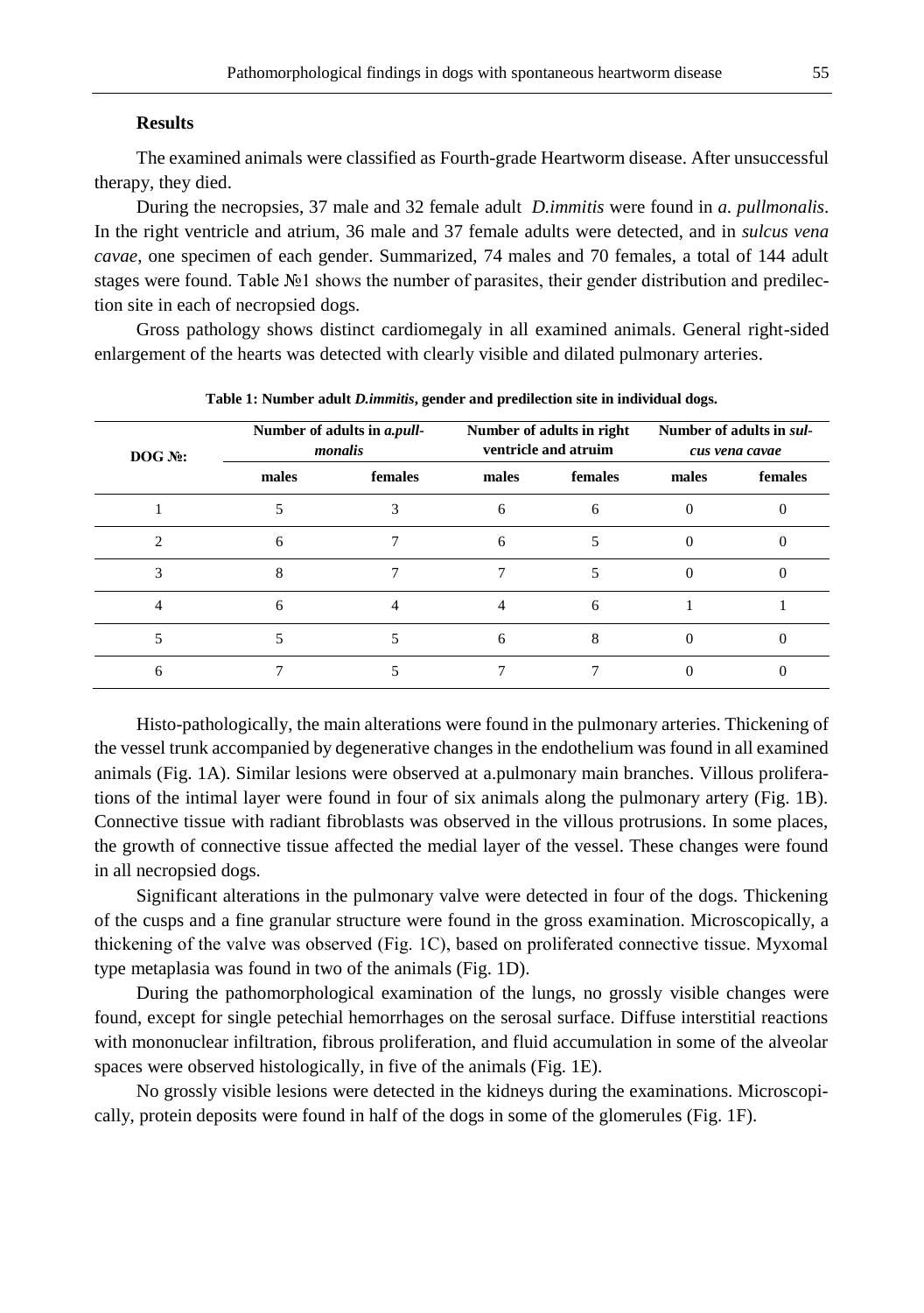

**Figure 1: Histopathological findings in blood vessels and organs in a dog with 4th grade Heartworm disease. А. Main branch of pulmonary artery. Thickening of the artery wall accompanied by degenerative changes in the endothelium (arrow). (х100; H&E); В. Left pulmonary artery. Thickened vessel wall with villous protrusions of the intimal layer (arrow). (х100; H&E); С. Pulmonary valve. Thickened valve structure. D. (fragment from Fig. 1C) Myxomal metaplasia of the valve structure. (х400; H&E); Е. Lung parenchyma. Interstitial reaction with infiltration of mononuclear cells and accumulation of fluid in the alveolar space (arrow). (х100; H&E); F. Kidney parenchyma. Accumulation of protein structures in the glomerular structure (arrow) (х100; H&E).**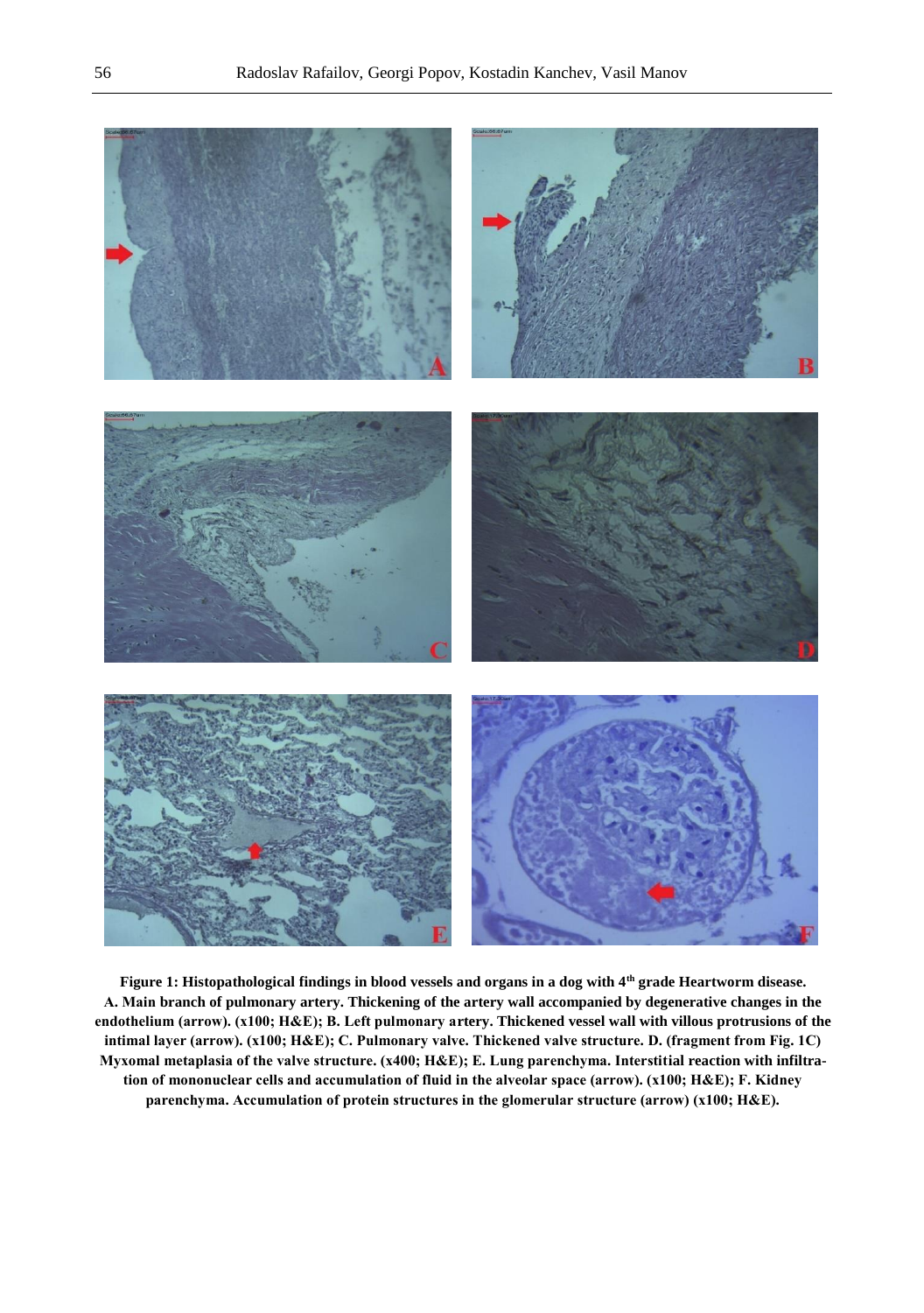#### **Discussion**

As in a number of studies (Boreham, 2018; Ceribasi & Simsek, 2012; Kramer et al., 2011) and in the present, the main pathomorphological findings, during necropsies of dogs, were found in the heart, lungs and kidneys. These results were due to the fact that necropsies were performed on animals in the Fourth grade of Heartworm disease. The classification of the infection rate is mainly determined by the number of adult nematodes, as well as their predilection site.

The main vascular abnormalities which were found by us in dogs with Heartworm disease, confirm previous studies (Ceribasi & Simsek, 2012; Boreham, 2018). Enlargement of the pulmonary arteries was due to thickening of the vessel wall and dilatation. These changes were a consequence of the presence of adult parasites and the occurrence of pulmonary hypertension. Dilatation and morphological changes in the structure of the pulmonary artery lead to thickening and functional rigidity of the vessel. The loss of elasticity, which under normal conditions compensates for the increased systolic volume and pressure, leads to a significant increase in systolic and diastolic pressure in the pulmonary artery (Zachary, 2017).

Like the other studies (Boreham, 2018), the main histopathological lesion of the pulmonary artery that was found during the necropsies was an intimate proliferative reaction, and in some animals the medial layer of the vessel was also affected. Vascular proliferation is thought to be mainly due to mechanical irritation from the presence of adults, which leads to an inflammatory reaction too. Chronologically, in the early stages of infestation, vacuolation and swelling of the subendothelial connective tissue are firstly observed, together with the presence of a small number of plasma cells and eosinophils. With the progression of endarteritis, fibrous growths affecting the intimal and medial layers lead to villous protrusions in the lumen of the vessel.

As a result of the affecting of the pulmonary circulation, lungs were examined pathomorphologically. The main histopathological finding, diffuse interstitial lesions, was comparable with that described by Kramer et al. (2011) and Boreham (2018). It is believed that the changes in lung tissue are not a direct consequence of the adult nematodes located in the pulmonary arteries, but are the result of immune reactions that destruction of parasite microfilariae in the pulmonary vascular network (Calvert & Losonsky, 1985).

As organs that are highly sensitive to abnormalities of the systemic blood circulation, the kidneys were pathomorphologically examined. The main change found by us, the accumulation of eosinophilic, protein structures, is also described by Nakagaki et al. (1990). Studies have shown that glomerulopathy in infection with *D. immitis* has an immunological pathogenesis (Paes-de-Almeida et al., 2003). Circulating or locally formed immune complexes, in antigen-antibody-complement interaction, are deposited in the glomerular capillary walls and mesangium. These complexes are usually water-soluble and low molecular weight. However, it is believed that the main reason for their accumulation in the glomerules, in High-grades Heartworm disease, is the excessive amount of antigens, leading to the formation of intermediate complexes and their binding to large amounts of complement (Boreham, 2018).

#### **Coclusion**

Heartworm disease in it's Fourth-grade is a severe parasitic infestation in dogs associated with affection of different essential organs and few body systems. The main pathomorphological lesions that are observed affect the heart, lungs and kidneys. Our research and results confirm previous research established by other authors so far.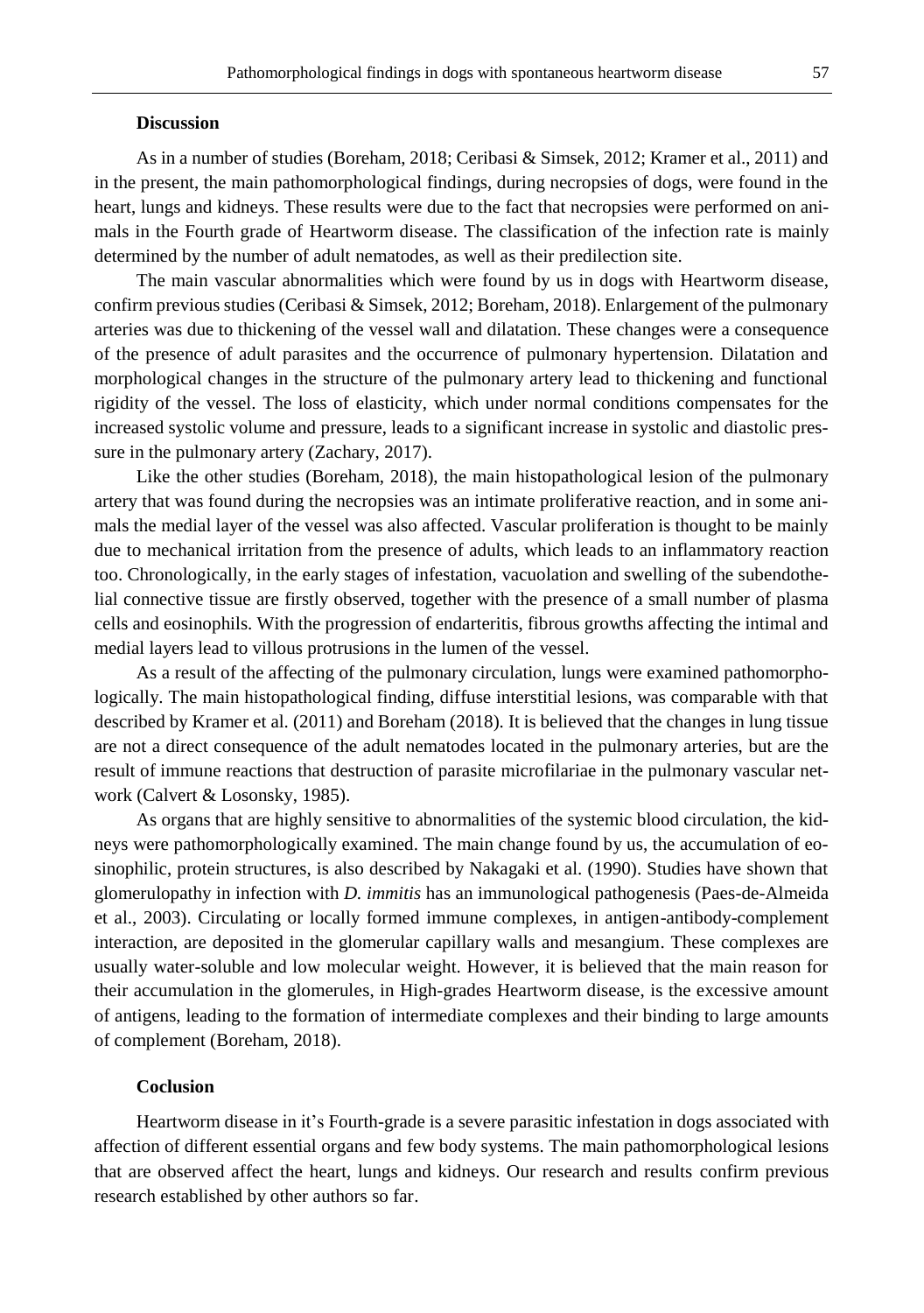#### **References**

- 1. Atwell, R.B., R.H. Sutton, I.B. Buoro. (1986). *Early pulmonary lesions caused by dead Dirofilaria immitis in dogs exposed to homologus antigens*. The British Journal of experimental pathology, 67, 3, 395–405.
- 2. Bancroft, J. D. & M. Gamble. (2002). T*heory and practice of histological techniques 5th ed*., Churchill Livingstone Publications, Edinburgh, UK.
- 3. Boreham, P. F. (2018). *Dirofilariasis*. CRC Press. Boca Raton, 99–127.
- 4. Borisov, B., G. Marinov, P. Panayotov, N. Zlateva. (2017). *Vector born diseases in dogs – Dirofilariosis and Anaplasmosis. A clinical study*. Tradition and modernity in veterinary medicine, 2, 2, 59–66.
- 5. Calvert C.A. & J. M. Losonsky. (1985). *Occult heartworm-disease associated allergic pneumonitis*. Journal of the American Veterinary Medical Association, 186, 10, 1097–1098.
- 6. Carreton, E., Grandi, G., Morchón, R., Simón, F., Passeri, B., Cantoni, A. M., Montoya-Alonso, J. A. (2012). *Myocardial damage in dogs affected by heartworm disease (Dirofilaria immitis): immunohistochemical study of cardiac myoglobin and troponin I in naturally infected dogs*. Veterinary parasitology, 189, 4, 390–393.
- 7. Ceribasi, O. & S. Simsek. (2012). *Histopathologic effects of Dirofilaria immitis microfilaria on internal organs of dog confirming by PCR technique*. Iranian journal of parasitology, 7, 2, 103.
- 8. Dillon, A. R., Warner, A. E., Molina, R. M. (1995). *Pulmonary parenchymal changes in dogs and cats after experimental transplantation of dead Dirofilaria immitis*. In Proceedings of the heartworm symposium, Auburn, Alabama, 97–101.
- 9. Grandi, G., Zivicnjak, T., Beck, R. (2007). *Pathogenesis of Dirofilaria spp. infections*. Dirofilaria immitis, Mappe Parassitologiche, 60–61.
- 10. Grauer, G.F., C.A. Culham, A.J. Cooley, B.C. Poff, T.D. Oberley, M.S. Brownfield, R.B. Grieve. (1987). *Clinicopathologic and histologic evaluation of Dirofilaria immitis-induced nephropathy in dogs*. American Journal of Tropical Medicine and Hygiene, 37, 588–596.
- 11. Iliev, P., Z. Kirkova, A. Ivanov, P. Prelezov, A. Tonev, I. Kalkanov. (2017). *Retrospective analysis on helminthic and protozoan infections in dogs and cats in Bulgaria*. Bulgarian Journal of Veterinary Medicine, 20, 1, 389–393.
- 12. Kostadinov, М. (2016). *Dirofilariasis in dog*. Veterinary practice, 3, 26–33.
- 13. Kramer, L., Grandi, G., Passeri, B., Gianelli, P., Genchi, M., Dzimianski, M. T., McCall, J. W. (2011). *Evaluation of lung pathology in Dirofilaria immitis-experimentally infected dogs treated with doxycycline or a combination of doxycycline and ivermectin before administration of melarsomine dihydrochloride*. Veterinary parasitology, 176, 4, 357–360.
- 14. Nakagaki, K., M. Hayasaki, I. Ohishi. (1990). *Histopathological and immunopathological evaluation of filarial glomerulonephritis in Dirofilaria immitis infected dogs*. The Japanese Journal of Experimental Medicine, 60, 4, 179–186.
- 15. Paes-de-Almeida, E. C., Ferreira, A. M. R., Labarthe, N. V., Caldas, M. L. R., McCall, J. W. (2003). *Kidney ultrastructural lesions in dogs experimentally infected with Dirofilaria immitis (Leidy, 1856)*. Veterinary parasitology, 113, 2, 157–168.
- 16. Panayotova-Penchevа, M., R. L. Mirchev, A. P. Trifonova. (2016). *Dirofilaria immitis infection in carnivores from Bulgaria: 2012-2013 update*. Bulgarian Journal of Veterinary Medicine, 19, 2, 153– 162.